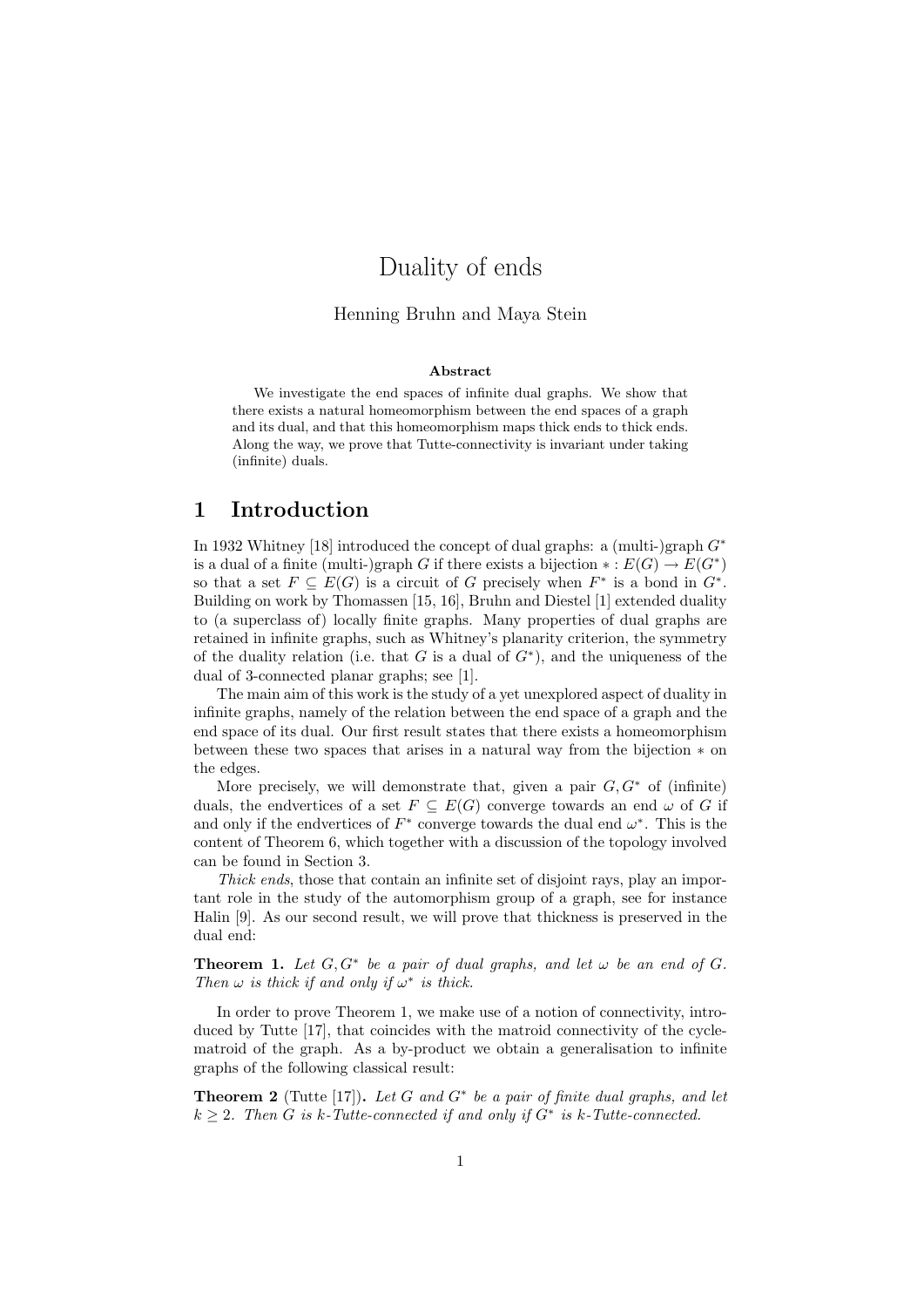**Theorem 3.** Let G and  $G^*$  be a pair of dual graphs, and let  $k \geq 2$ . Then G is k-Tutte-connected if and only if G<sup>∗</sup> is k-Tutte-connected.

We will define Tutte-connectivity in Section 5 (all other definitions can be found in the next section), but let us remark here that a graph is 3-Tutteconnected if and only if it is 3-connected. Therefore, Theorem 3 has the following consequence:

Corollary 4 (Thomassen [16]). Let G and  $G^*$  be a pair of dual graphs. Then  $G$  is 3-connected if and only if  $G^*$  is 3-connected.

Duality for infinite graphs has first been explored by Thomassen. Faced with the incongruity that an infinite graph may have infinite cuts as well as finite ones but (in the traditional definition) only finite circuits he chose to ignore infinite cuts. Consequently,  $G^*$  is a dual of  $G$ , in the sense of Thomassen, if for all finite sets  $F \subseteq E(G)$ , F is a circuit precisely when  $F^*$  is a bond. This concept allowed him to prove an infinite version of Whitney's planarity criterion: a 2-connected  $graph G$  has a (Thomassen-)dual if and only if it is planar and satisfies

every two vertices of 
$$
G
$$
 can be separated by finitely many edges. (†)

However, Thomassen's definition is not completely satisfactory, as the symmetry in taking duals is lost, as well as the uniqueness of the duals of 3-connected graphs. These deficits are ultimately due to the disregard of infinite cuts.

Infinite circuits, which have been proposed by Diestel and Kühn  $[5, 6, 7]$ , promise a way out of this dilemma. Taking infinite circuits into account led to the more restrictive definition of duals in [1]: there, a set  $F \subseteq E(G)$ , finite or infinite, is a circuit if and only if  $F^*$  is a bond. These duals overcome the drawbacks of Thomassen's definition, i.e. they retain the basic properties of finite duals. We will define and very briefly discuss infinite circuits in the next section.

## 2 Definitions and preliminaries

All our graphs are allowed to have loops and parallel edges, with the exception of 2-connected graphs, which we require to be loopless, and of 3-connected graphs, which, in addition, cannot have parallel egdes. Otherwise our notation follows Diestel [4].

Let G be a fixed graph. A 1-way infinite path is called a ray, a 2-way infinite path is a *double ray*. Two rays are called *equivalent* if there are infinitely many disjoint paths between them. The equivalence classes of rays are the ends of  $G$ , we denote the set of these by  $\Omega(G)$ .

The proof of the following lemma, which is not hard, can be found in [4, Lemma 8.2.2].

**Lemma 1.** Let G be a connected graph, and let U be an infinite subset of  $V(G)$ . Then G contains a ray R with infinitely many disjoint R–U paths or a subdivided star with infinitely many leaves in U.

Diestel and Kühn [5, 6, 7] employed a topological approach to define (finite and infinite) circuits in infinite graphs. For them, a circuit of  $G$  is the edge set of a homeomorphic image of the unit circle in a topological space based on  $G$ .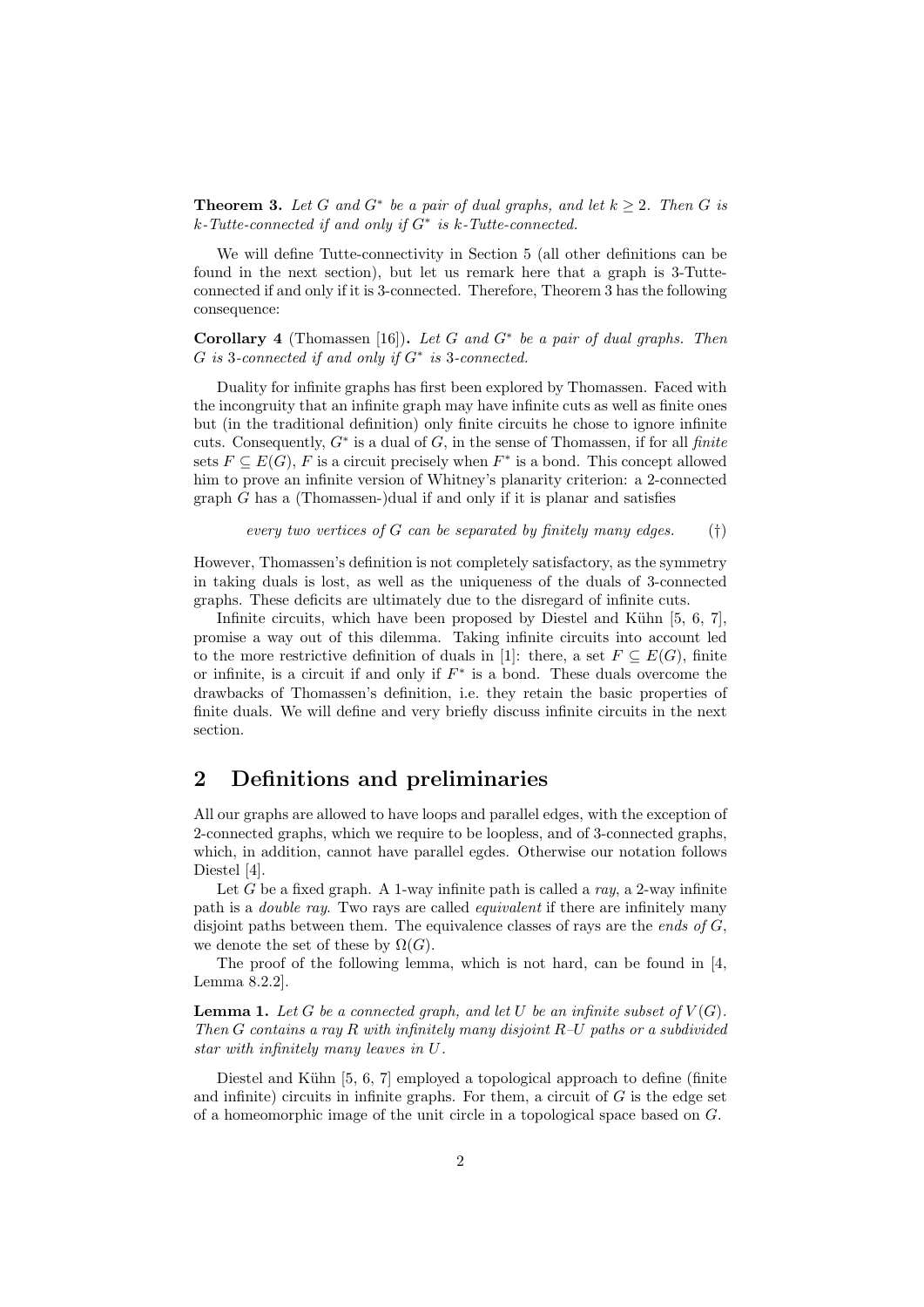We shall introduce the topology in two steps. First we define a topological space  $|G|$ , whose points are the vertices and ends of  $G$ , as well as the interior points on edges of  $G$ . In the second step we shall identify some of the points of  $|G|$ .

So, in order to define  $|G|$ , see G as endowed with the topology of a 1complex, so every edge is homeomorphic to the unit interval and a basic open neighbourhood of a vertex consists of the union of half-open edges, one for each incident edge. In order to describe the neighbourhoods of an end  $\omega$ , pick a finite vertex set S, and denote the component of  $G - S$  that contains a ray of  $\omega$  (and thus a subray for every ray in  $\omega$ ) by  $C(S, \omega)$ . We say that  $\omega$  belongs to  $C(S,\omega)$ . A basic open neighbourhood of  $\omega$  now consists of  $C(S,\omega)$ , all ends that have a ray in  $C(S,\omega)$  and the union of all interior points of edges between S and  $C(S, \omega)$ . The resulting space |G| is Hausdorff, and in the case of the a locally finite graph called the Freudenthal compactification of G.

In non-locally finite graphs, we say that a vertex v dominates an end  $\omega$ , if there are infinitely many paths between v and a ray in  $\omega$  that pairwise only meet in v. We define an equivalence relation  $\sim$  on |G| as follows. For two ends  $\omega$ and  $\omega'$ , let  $\omega \sim \omega'$  if both  $\omega$  and  $\omega'$  are dominated by the same vertex. For a vertex v and an end  $\omega$ , let  $v \sim \omega$  if v dominates  $\omega$ . We denote by  $\tilde{G}$  the quotient space of  $|G|$  under the equivalence relation  $\sim$ . In particular, if G is locally finite, then  $\tilde{G} = |G|$ . Observe furthermore that, if G satisfies (†), then no two vertices of  $G$  are identified in  $G$ .

We shall need to work within both spaces  $|G|$  and  $\tilde{G}$ . In order to distinguish between closures of sets  $X \subseteq V(G) \cup E(G)$  in the two spaces, we write  $\overline{X}$  for the closure of X in |G|, and  $\widetilde{X}$  for the closure of X in  $\widetilde{G}$ .

The following basic lemma relates topological connectivity to finite cuts. Its proof is similar to that of Lemma 8.5.5 in [4]. As a convenience we will, for a set F of edges, write  $V[F]$  to denote the set of endvertices of the edges in F.

**Lemma 2.** Let G be a graph satisfying (†), and let  $X \subseteq E(G)$ . Then  $\widetilde{X}$  is path-connected (as a subspace of  $\tilde{G}$ ) if and only if every finite cut that separates two vertices of  $V[X]$  meets X.

Next, we define *circles* in  $\tilde{G}$  as the homeomorphic images of the unit circle. If a circle contains an interior point of an edge then it contains the whole edge. Thus it makes sense to speak of the edge set of a circle, which is called a *circuit*. The homeomorphic image of the unit interval [0, 1] in  $\tilde{G}$  is an *arc*. Observe that circuits as well as arcs must contain edges.

For the merits of infinite circuits and the topological cycle space, which is based on this definition, see the overview article by Diestel [3]. Let us remark that a more general approach to cycle spaces has been pursued by Richter and Vella [13], who define (infinite) circuits for a wider range of topological spaces.

Now, we can finally define duals. For this, assume G to satisfy  $(†)$ —as Thomassen [16] observed this is a necessary condition for a graph to have a dual (in Thomassen's and thus in our sense as well). We call a graph  $G^*$  a dual of G if there is a bijection  $* : E(G) \to E(G^*)$  so that a (finite or infinite) set  $F \subseteq E(G)$  is a circuit of G precisely when  $F^*$  is a bond in  $G^*$ . (A bond is a minimal non-empty cut.)

The dual  $G^*$  then can be seen to satisfy (†) as well. So, the class of graphs with (†) is closed under taking duals, unlike the class of locally finite graphs.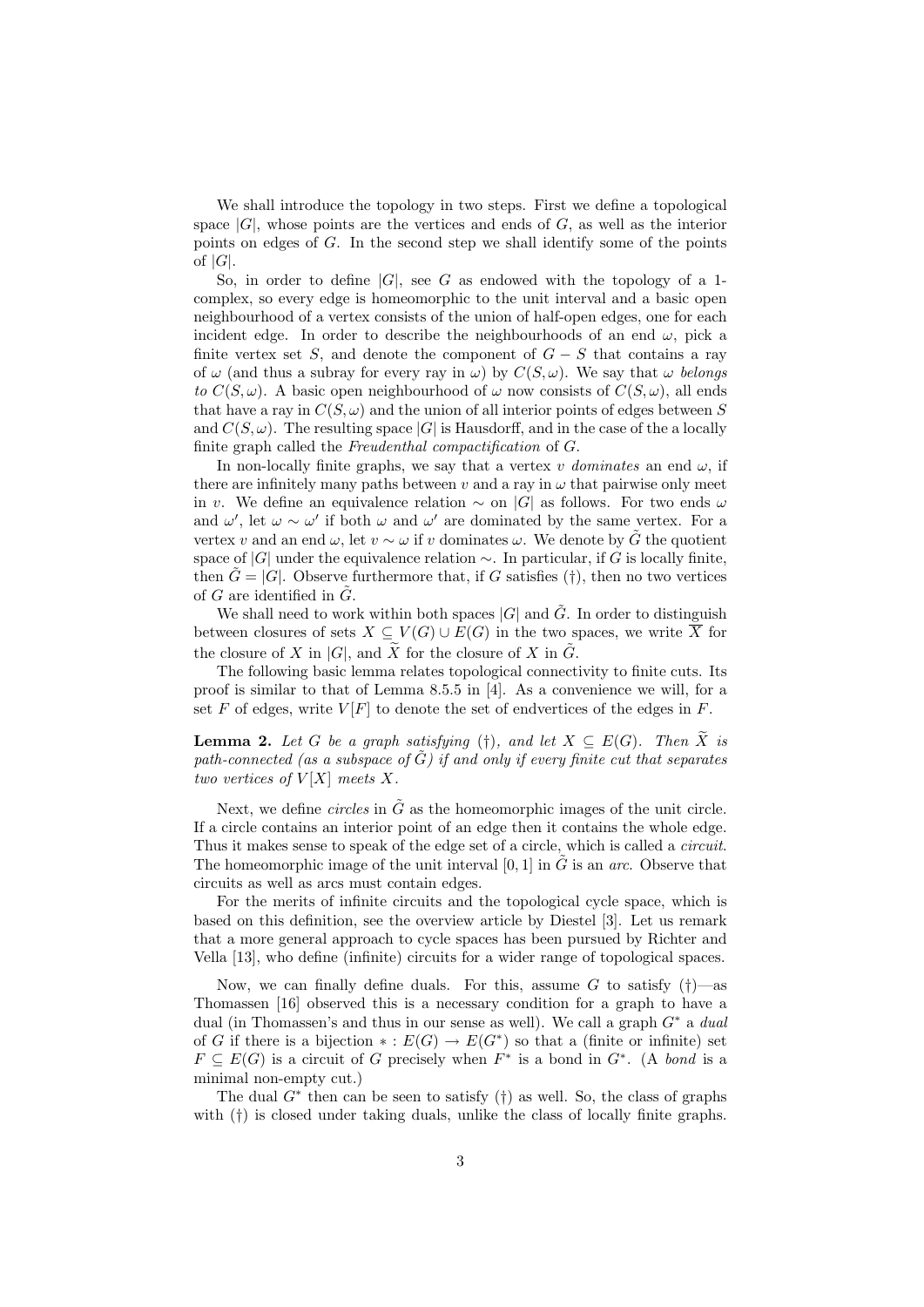Whenever we speak of duals we will therefore tacitly assume that the original graph (and then automatically the dual too) satisfies (†). We refer to [1] for more details.

We list two properties of duals, that we shall need throughout the paper.

**Lemma 3.** Let  $G$  and  $G^*$  be a pair of dual graphs. Then  $G$  is 2-connected if and only if  $G^*$  is 2-connected.

The lemma follows easily from the fact that a every two edges lie in a common circuit if and only if the graph is 2-connected, which is the case precisely when every two edges lie in a common bond. Variants of this lemma can be found in Thomassen [15] as well as in [1].

**Theorem 5.** [1] Let  $G^*$  be a dual graph of a graph  $G$ . Then  $G$  is also a dual of  $G^*$ .

#### 3 Discussion

Our main aim in this paper is twofold: given two dual graphs  $G$  and  $G^*$ , we firstly shall demonstrate that there is a bijection between the ends of G and the ends of  $G^*$ , which arises in a natural way; secondly, we shall prove that if an end  $\omega$  of G is thick, i.e. if it contains infinitely many disjoint rays, then the dual end  $\omega^*$  of  $G^*$  is thick, too. We shall make our aims more precise in what follows.

Let us start with the bijection we wish to define between the end spaces of dual graphs. Our mapping will be an extension of the bijection  $* : E(G) \rightarrow$  $E(G^*)$  on the edges (and we will therefore, slightly abusing notation, denote it with  $*$  as well). More precisely, we aim at a bijection  $*$  between  $\Omega(G)$  and  $\Omega(G^*)$ , so that for all  $F \subseteq E(G)$ , the endvertices of F converge against an end  $\omega$ of G if and only if the endvertices of  $F^*$  converge against  $\omega^*$ .

In the space  $\tilde{G}$ , which is instrumental in the definition of duality, the accumulation points of vertex sets are the identification classes of ends. Recall that any two ends that cannot be separated by finitely many edges, are identified, giving rise to larger equivalence classes of rays called edge-ends by some authors (e.g. Hahn, Laviolette and Širáň  $[8]$ ). So, should we not search for a bijection of the edge-ends rather than of the ends?



Figure 1: No correspondence between edge-ends of duals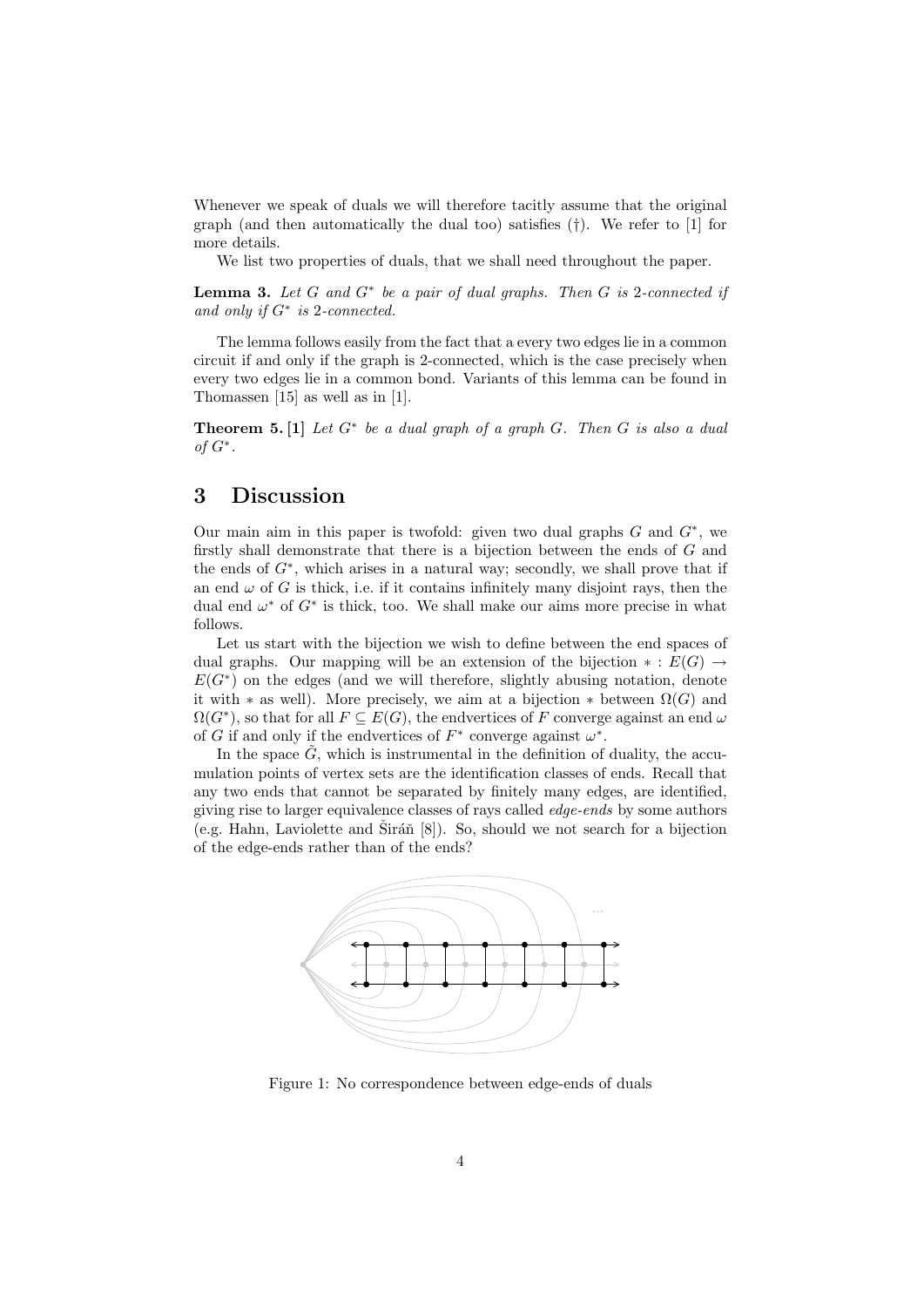Figure 1 demonstrates that there is no hope for a bijection between edgeends (even without any structural requirements). The double ladder has two edge-ends, while its dual graph has only one edge-end.

The reason that this attempt fails lies in the nature of duals. The existence of finite edge-cuts between (edge-)ends will not be preserved in the dual. In fact, such a (minimal) cut corresponds to a circuit in the dual, which need not separate anything. By contrast, a vertex-separation whose deletion results in two sufficiently large sides does, in some sense, carry over to the dual graph; this is the essence of Theorem 3 and will be more explored in Section 5.

Our bijection will thus be between the ends of  $G$  and  $G^*$ . This means that we will work in  $|G|$ , since any two identified ends cannot be distinguished topologically in  $\tilde{G}$ . Endowing  $\Omega(G)$  resp.  $\Omega(G^*)$  with the subspace topology of |G| resp.  $|G^*|$ , we will show the existence of a bijection  $\Omega(G) \to \Omega(G^*)$ , which is structure-preserving in the sense above. Moreover, we will see that ∗ is a homoeomorphism:

**Theorem 6.** Let  $G$  and  $G^*$  be 2-connected dual graphs. Then there is a homeomorphism  $* : \Omega(G) \to \Omega(G^*)$ , where the two spaces are endowed with the subspace topology of  $|G|$  resp.  $|G^*|$ , so that

for all  $F \subseteq E(G)$  and ends  $\omega$  it holds that  $\omega \in \overline{F}$  if and only if  $\omega^* \in \overline{F^*}$ . (1)

We remark that the requirement that  $G$  and  $G^*$  are 2-connected cannot be dropped. This is illustrated by the example of the double ray. Every dual of the double ray is a graph whose edge set is the union of countably many loops, and thus contains no end at all.

We shall prove Theorem 6 in the next section.

Let us now turn to our second objective: showing that our bijection ∗ preserves thickness. This will be achieved in Theorem 1. Again, we are confronted with the question why focus on preserving (vertex-)thickness instead of "edgethickness", i.e. the existence of infinitely many edge-disjoint rays in an end.



Figure 2: Edge-thick end with edge-thin dual end

This is answered by Figure 2, which shows a graph that has a single edgethick end while the unique end of its dual graph does not even possess two edge-disjoint rays. The reason is the same as above: although (or because) the notion of duals is based on edges and operations with edges, the existence of (small) edge-separators is not preserved in the dual.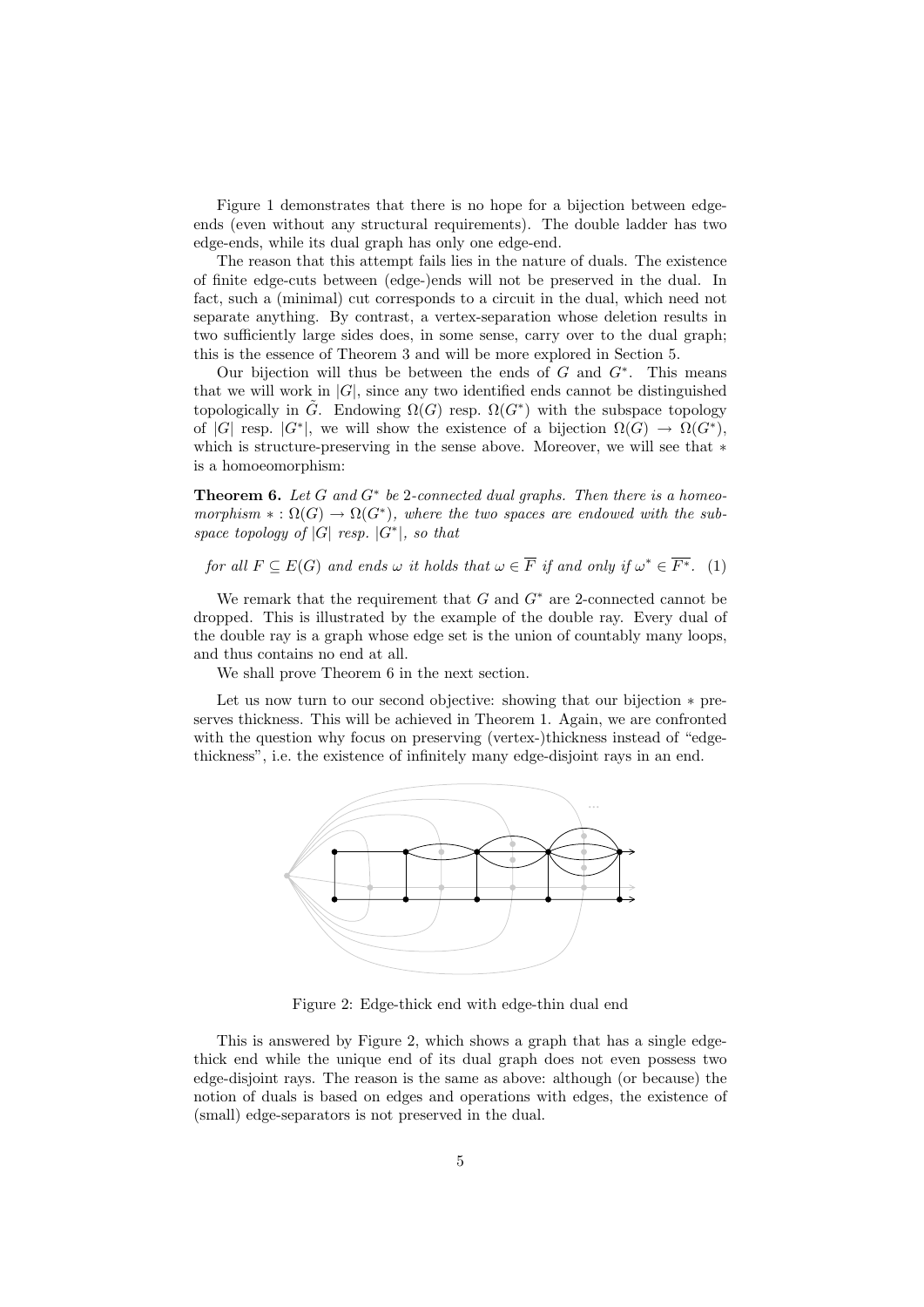Since not all vertex-separators are preserved in the dual, connectivity is not an invariant of (finite or infinite) duals, as we have already remarked in the introduction. But, the related notion of Tutte-connectivity is. We defer to Section 5 for the definition; suffice it to say here that there are two reasons why a graph may have low Tutte-connectivity: Either it has a small vertex-separator or it contains a small circuit. In Section 5, we prove that Tutte-connectivity is an invariant of infinite duals, too (Theorem 3).

Theorem 3 is an important step on our way to proving Theorem 1. Our proof of Theorem 3 differs from the usual proof of its finite version, Theorem 2, which is done in two steps. First, one shows that Tutte-connectivity coincides with the connectivity of the cycle-matroid of the graph. Then one observes that matroid connectivity is invariant under duality.

If we want to use this approach for Theorem 3 as well, we first have to answer two questions. Which notion of infinite matroids should we use? And how do we define higher connectivity in a matroid?

The first question is easy to answer. Although it is sometimes claimed that there is no proper concept of an infinite matroid that provides duality and the existence of bases at the same time, B-matroids, as defined by Higgs [10], accomplish that (see also Oxley [11]). Moreover, one can prove that duality in B-matroids is compatible with taking dual graphs. While the second problem, the definition of higher connectivity, can also be overcome in a satisfactory way, its solution together with the introduction of B-matroids would take quite a bit of time and effort. Therefore, we will, in Section 5, present a matroid-free proof of Theorem 1.

## 4 ∗ induces a homeomorphism on the ends

Before we are able to prove Theorem 6, we need two lemmas.

**Lemma 4.** Let G be a 2-connected graph satisfying  $(†)$ . If U is an infinite set of vertices then  $\overline{U}$  contains an end of G.

*Proof.* Suppose otherwise. Then there is no ray  $R$  in  $G$  with infinitely many disjoint  $R-U$  paths. So, an application of Lemma 1 yields a subdivided star S that contains an infinite subset  $U'$  of  $U$ . We delete the centre of  $S$  and apply Lemma 1 again, this time to  $U'$ , which yields another subdivided star  $S'$  with infinitely many leaves in  $U'$ . But then, the centre of S and the centre of  $S'$  are infinitely connected, contradicting (†). П

**Lemma 5.** Let  $G$  be a 2-connected graph, and let  $X$  and  $Y$  be two sets of edges such that  $\overline{X} \cap \overline{Y} \cap \Omega(G) \neq \emptyset$ . Then there are infinitely many (edge-)disjoint finite circuits each of which meets both  $X$  and  $Y$ .

*Proof.* Let  $\mathcal Z$  be an  $\subseteq$ -maximal set of finite disjoint circuits so that each  $C \in \mathcal Z$ meets both X and Y, and suppose that  $|\mathcal{Z}|$  is finite. Putting  $Z := \bigcup \mathcal{Z}$ , we pick for every two  $x, y \in V[Z]$  for which it is possible an  $x-y$  path  $P_{x,y}$  that is edge-disjoint from  $Z$ . Denote by  $Z'$  the union of  $Z$  with the edge sets of all these paths, and observe that still  $|Z'| < \infty$ .

We claim that for every component K of  $G - V[Z']$  it holds that

for every  $v, w \in N(K)$  there is a v-w path in  $G[Z'] - Z$ . (2)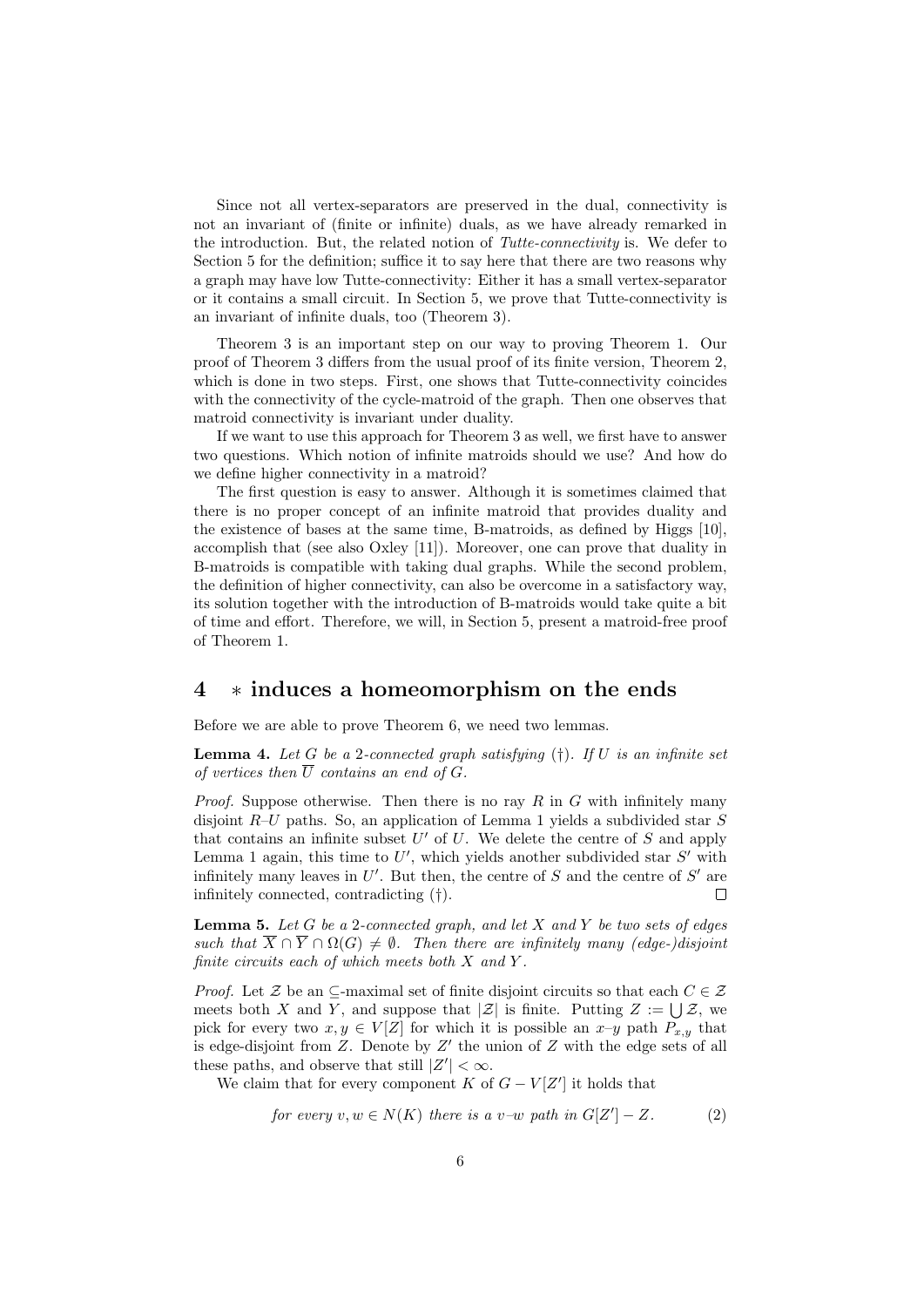Indeed, by construction, there are  $x, y \in V[Z]$  and (possibly trivial)  $v-x$ resp.  $w-y$  paths  $Q_v$  resp.  $Q_w$  in  $G[Z'] - Z$ . Then x and y are connected through  $K \cup Q_v \cup Q_w \subseteq G - Z$ . Hence in  $P_{x,y} \cup Q_v \cup Q_w \subseteq G[Z'] - Z$  we find a v-w path. This proves (2).

Now, because  $\overline{X} \cap \overline{Y}$  contains an end, there exists a component K of  $G - V[Z']$ which contains infinitely many vertices of both  $V[X]$  and  $V[Y]$ . Choose edges  $e_X, e_Y \in E(K) \cup E(K, G - K)$  so that  $e_X \in X$ , and  $e_Y \in Y$ . Since G is 2-connected, there is a finite circuit C which contains both  $e_X$  and  $e_Y$ . The maximality of  $Z$  implies that  $C$  meets  $Z$  in at least one edge. In particular,  $C$ contains the edge sets of (possibly identical)  $N(K)$ -paths  $P_X$  and  $P_Y$  so that  $e_X \in E(P_X)$ , and  $e_Y \in E(P_Y)$ .

Being connected, K contains a  $V(P_X)$ – $V(P_Y)$  path P. Thus, we find in  $P \cup P_X \cup P_Y$  an  $N(K)$ -path  $P'$  with  $e_X, e_Y \in E(P')$ . By (2), there exists a path R in  $G[Z'] - Z$  between the endvertices of P'. Now,  $E(P') \cup E(R)$  is a circuit that meets both  $X$  and  $Y$  but is edge-disjoint from  $Z$ , a contradiction to the maximality of  $Z$ .  $\Box$ 

*Proof of Theorem 6.* We start by claiming that for each  $F \subseteq E(G)$  and each end  $\omega$  of G the following is true:

if 
$$
\overline{F} \cap \Omega(G) = \{\omega\}
$$
 then  $\overline{F^*}$  contains exactly one end. (3)

Suppose the claim is not true. By Lemma 4, this cannot be because  $\overline{F^*}$  fails to contain an end; rather there must be (at least) two ends,  $\alpha_1$  and  $\alpha_2$ , in  $\overline{F^*}$ . Take a finite connected subgraph T of  $G^*$  so that  $V(T)$  separates  $\alpha_1$  and  $\alpha_2$  in  $G^*$ . For  $i = 1, 2$ , denote by  $K_i$  the component of  $G^* - T$  to which  $\alpha_i$  belongs, and set  $X_i^* := (E(K_i) \cup \underline{E}(K_i, T)) \cap F^*$ . Since each of the  $X_i^*$  is infinite, it follows from Lemma 4 that  $\overline{X_i}$  contains an end. As  $\overline{X_i} \subseteq \overline{F}$ , this end must be  $\omega$ . Hence, Lemma 5 yields disjoint finite circuits  $C_1, C_2, \ldots$  in G each of which meets  $X_1$ as well as  $X_2$ .

We claim that each of the bonds  $C_i^*$  contains an edge of T. Indeed, let  $M_1$ and  $M_2$  be the two components of  $G^* - C_i^*$ . Since  $C_i^*$  meets both  $X_1^*$  and  $X_2^*$ , each  $M_j$  contains a vertex in  $K_1 \cup T$  and a vertex in  $K_2 \cup T$ . As, for  $j = 1, 2$ ,  $M_j$  is connected it follows that  $V(M_j) \cap V(T) \neq \emptyset$ . So, since T is connected, there is an  $M_1-M_2$  edge in  $E(T)$ , i.e.  $C_i^* \cap E(T) \neq \emptyset$ , for each  $i \in \mathbb{N}$ . This yields a contradiction since the  $C_i^*$  are disjoint but T is finite. Therefore, Claim (3) is established.

Now, we define  $* : \Omega(G) \to \Omega(G^*)$ . Given an end  $\omega \in \Omega(G)$ , pick any set  $F \subseteq E(G)$  with  $\overline{F} \cap \Omega(G) = {\omega}$  (choose, for instance, the edge set of a ray in  $\omega$ ). Define  $\omega^* = \omega^*(F)$  to be the, by (3), unique end in  $\overline{F^*}$ . To see that this mapping is well-defined, i.e. that it does not depend on the choice of  $F$ , consider a second set  $D \subseteq E(G)$  as above, and observe that  $\omega^*(D) = \omega^*(D \cup F) = \omega^*(F)$ . Since G is a dual of  $G^*$  (Theorem 5), we may apply (3) to  $G^*$  and see that  $*$  is a bijection and satisfies (1).

Next, we prove that  $\ast : \Omega(G) \to \Omega(G^*)$  is continuous. For this, let an end  $\omega^* \in \Omega(G^*)$  and an open neighbourhood  $U^* \subseteq \Omega(G^*)$  of  $\omega^*$  be given. Then there exists a finite vertex set  $S \subseteq V(G^*)$ , and a component K of  $G^* - S$  so that  $W^* := K \cap \Omega(G^*) \subseteq U^*$ .

Setting  $F^* := E(G^*) \setminus (E(K) \cup E(S, K))$ , we observe that  $W^* = \Omega(G^*) \setminus \overline{F^*}$ . Hence, by (1),  $W = \Omega(G) \setminus \overline{F}$ . So, W is an open neighbourhood of  $\omega$  whose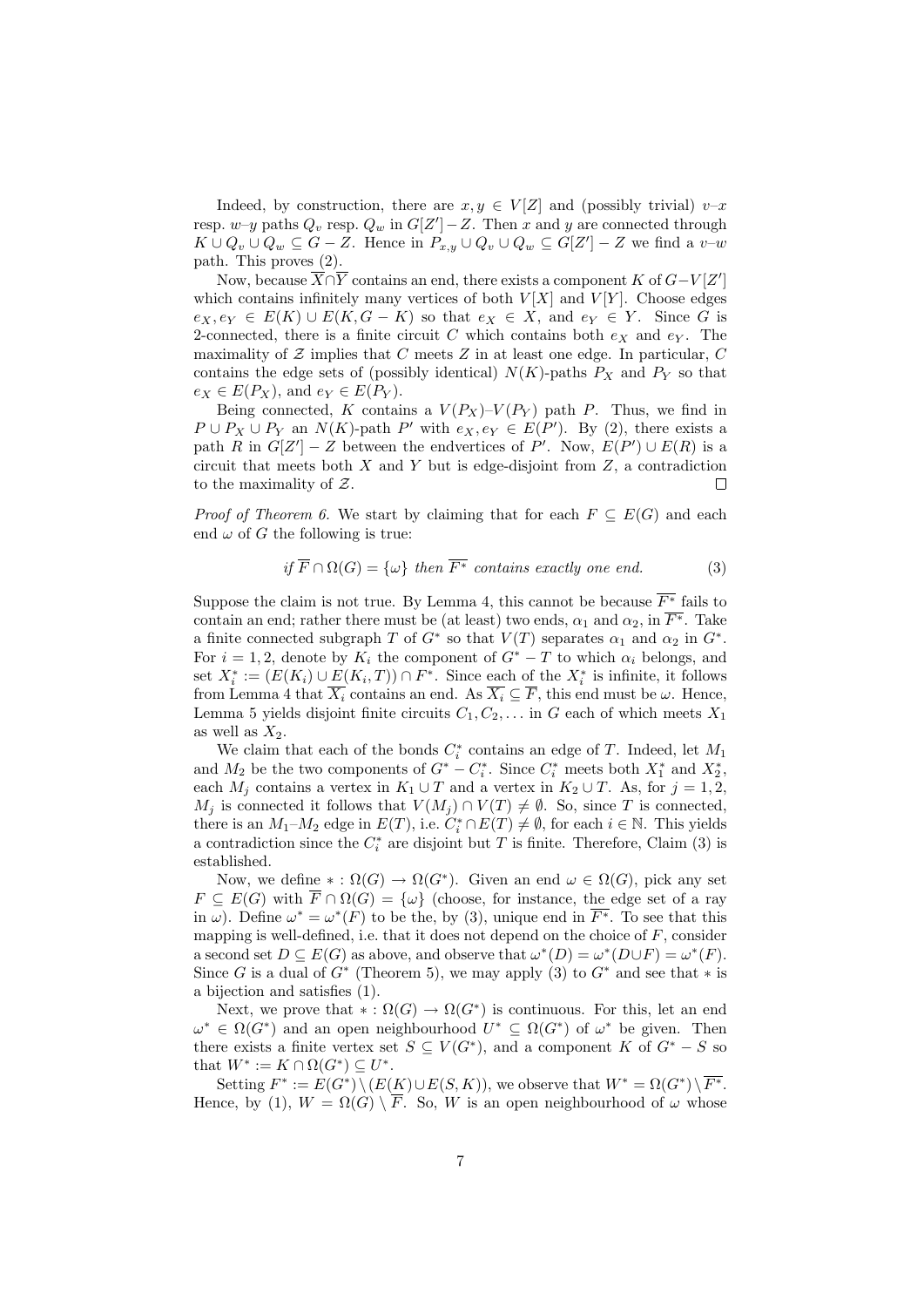image is contained in  $U^*$ . Finally, by interchanging the roles of G and  $G^*$  we see that the inverse of ∗ is continuous as well.  $\Box$ 

### 5 Tutte-connectivity

In this and in the next section, we are concerned with how (Tutte-)connectivity is preserved in the dual. The main idea underlying our proofs is the duality of spanning trees: given a pair of finite connected dual graphs  $G$  and  $G^*$ , a set  $D$ is the edge set of a spanning tree of G, if and only if  $E(G^*) \setminus D^*$  is the edge set of a spanning tree in  $G^*$ .

For a pair of infinite graphs, the situation is slightly more complicated. In fact, if  $E(G^*) \setminus D^*$  is the edge set of a spanning tree, then  $(V(G), D)$  might very well be disconnected—topologically, however,  $\tilde{D}$  (the closure of D in  $\tilde{G}$ ) is always connected.

Moreover,  $\widetilde{D}$  forms a topological spanning tree (TST for short) of  $\widetilde{G}$ : a pathconnected circuit-free subspace of  $\tilde{G}$  that contains all vertices of  $G$ , and every edge of which it contains an interior point. For more on the relation between spanning trees in  $G$  and  $G^*$  see [1]. TSTs were first introduced by Diestel and Kühn in [7], where it is proved that  $\tilde{G}$  always has a TST provided G is connected.

We will use the tree duality implicitly in the key lemma, Lemma 8, below. The next two lemmas help to relate the tree duality to vertex separations.

**Lemma 6.** Let G be a graph satisfying  $(†)$ , let T be a subgraph that does not contain any circuits, and let  $U \subseteq V(T)$  such that  $0 < |U| < \infty$ . Then there exists a set  $F \subseteq E(T)$  of size at most  $|U|-1$  so that every arc in  $\widetilde{T}$  between two vertices in U meets F.

*Proof.* We use induction on |U|. The assertion is trivial for  $|U| = 1$ , so for the induction step asume that  $|U| > 1$ . Choose  $v \in U$ , then by the induction assumption there is a set  $D \subseteq E(T)$  such that each vertex w of  $U \setminus \{v\}$  lies in a different path-component  $K_w$  of  $\widetilde{T} - D$ . If there is no vertex  $w \in U \setminus \{v\}$  such that  $v \in K_w$ , we are done, so assume there is such a w.

Observe that there exists exactly one v–w arc A in  $\widetilde{T} - D$ . Indeed, if there were two, then it is easy to see that the edge set of their union would contain a circuit. Now, choose any edge e on A, and set  $F := D \cup \{e\}$ . Clearly, F is as desired, which completes the proof.  $\Box$ 

**Lemma 7.** Let H be a connected graph, let  $F \subseteq E(H)$ , and let  $W \subseteq V(H)$ . If every W-path in H meets F then  $|F| > |W| - 1$ .

*Proof.* Since no two vertices of W can lie in the same component of  $H - F$ , we deduce that  $H - F$  has at least |W| components. As each deletion of a single edge increases the number of components by at most one,  $H - F$  can have at most  $|F| + 1$  components. Г

Let us now introduce the notion of Tutte-connectivity, see Tutte [17]. For finite graphs, the Tutte-connectivity coincides with the connectivity of the cyclematroid of the graph. We remark that for  $k \in \{2,3\}$ , a graph is k-Tutteconnected if and only if it is  $k$ -connected. For greater  $k$  the two notions of connectivity are not equivalent.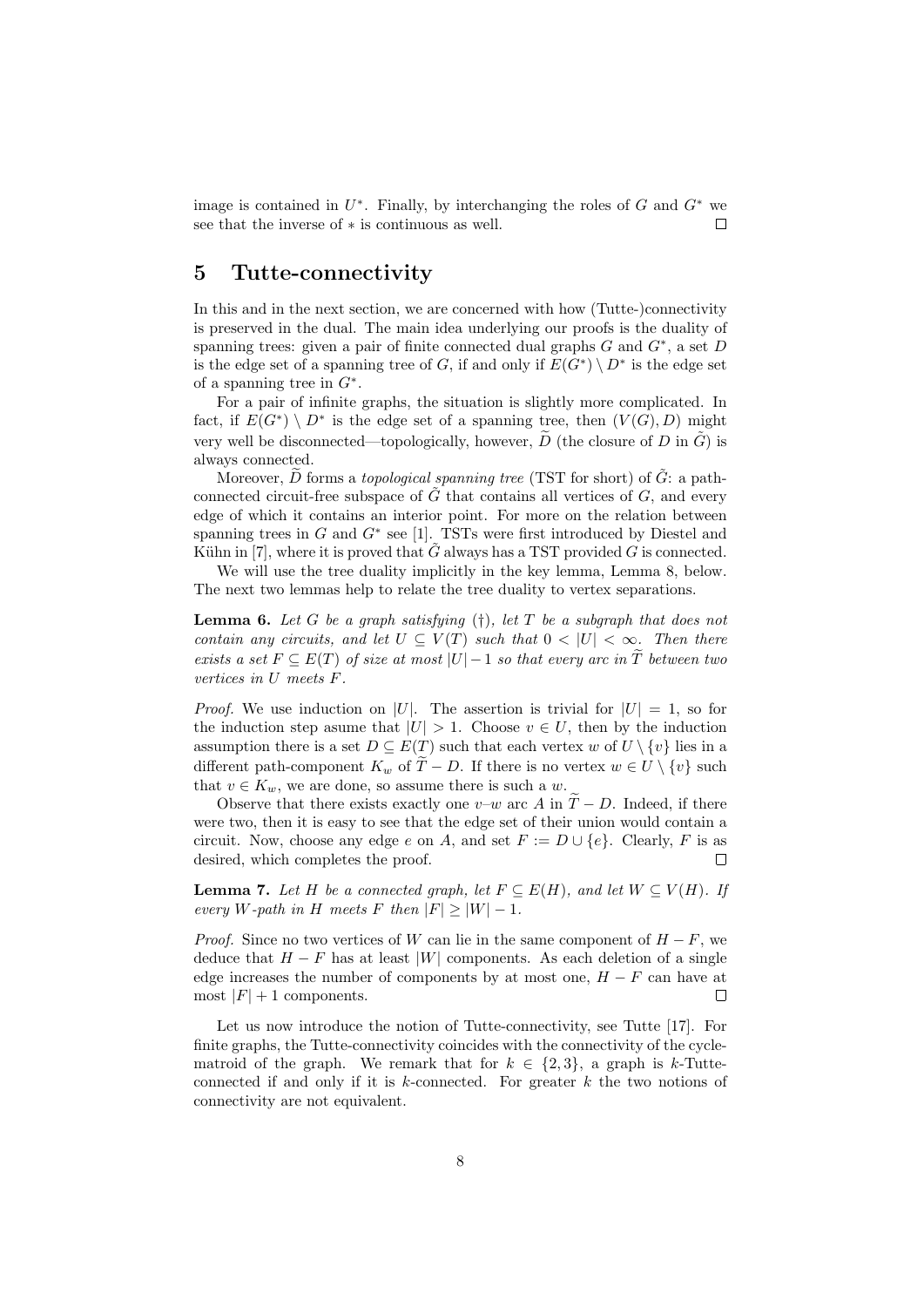**Definition 7.** A k-Tutte-separation of a graph G is a partition  $(X, Y)$  of  $E(G)$ so that  $|X|, |Y| \geq k$  and so that at most k vertices of G are incident with edges in both of  $X$  and  $Y$ .

We say that a graph  $G$  is k-Tutte-connected if  $G$  has no  $\ell$ -Tutte-separation for any  $\ell < k$ .

Consider a k-Tutte-separation  $(X, Y)$  in a (2-connected) graph G with a dual G<sup>∗</sup> . To prove that Tutte-connectivity is invariant under taking duals, we would ideally like to see that  $(X^*, Y^*)$  is a k-Tutte-separation in  $G^*$ . This, however, is not always true—if the two sides of the separation do not induce connected subgraphs of  $G^*$ , then the number of vertices in  $V[X^*] \cap V[Y^*]$  can be much higher than  $k$ . Thus we will strengthen the requirements and lessen our expectations. By demanding  $G[Y] - V[X]$  to be connected, we shall be able to guarantee that at least  $G^*[Y^*]$  is connected. Moreover, we will be content with finding an  $\ell$ -Tutte-separation of  $G^*$  for some  $\ell \leq k$  that is derived from  $(X^*, Y^*)$ .

The statement of the next lemma, which accomplishes just that, is a bit more general than we need for Theorem 3, as we shall reuse it for Theorem 1.

**Lemma 8.** Let G and  $G^*$  be a pair of 2-connected dual graphs, and let  $(X, Y)$  be a k-Tutte-separation such that  $C_Y := G[Y] - V[X]$  is non-empty and connected, and such that  $Y = E(C_Y) \cup E(C_Y, V[X])$ . Then

- (i) there exists a component L of  $G^*[X^*]$  so that  $(E(L), E(G^*) \setminus E(L))$  is an  $\ell$ -Tutte-separation for some  $\ell \leq k$ ; and
- (ii) for each component K of  $G^*[X^*]$  with  $|E(K)| \geq k$  it holds that  $(E(K), E(G^*)\setminus$  $E(K)$ ) is a k-Tutte-separation.

Proof. First, we prove that

$$
\widetilde{G^*[Y^*]} \text{ is path-connected in } \widetilde{G}^*.
$$
 (4)

Suppose that this is not the case. Then we can write  $Y$  as the disjoint union of two sets  $Y_1$  and  $Y_2$  so that there is no  $Y_1^*$ - $Y_2^*$  arc in  $\tilde{G}^*$  that only uses edges from  $Y^*$ .

In particular, there is no circle in  $\tilde{G}^*$  that only uses edges from  $Y^*$  and meets both  $Y_1^*$  and  $Y_2^*$ . Equivalently, there is no bond in G that only uses edges from  $Y$ , and meets both  $Y_1$  and  $Y_2$ .

However, since  $C_Y$  is connected and since every edge in Y is incident with a vertex in  $C_Y$ , there is a vertex  $x \in V(C_Y)$  which is incident with both  $Y_1$ and  $Y_2$ . Observe that the cut  $B_x$  of G, which consists of all edges incident with x, is a subset of Y. As G is 2-connected,  $B_x$  is a bond, which yields the desired contradiction and thus proves (4).

Now, set  $U := V[X] \cap V[Y]$  and  $W := V[X^*] \cap V[Y^*]$ . Observe that each vertex in W is incident with both  $X^*$  and  $Y^*$ . So, if  $|W|$  is infinite, then Lemma 4 implies that  $\overline{X^*} \cap \overline{Y^*}$  contains an end, while  $\overline{X} \cap \overline{Y}$  does not (as X and  $Y$  are finitely separated by  $U$ ). This contradicts Theorem 6. We have thus shown that

$$
|W| \t{is finite.} \t(5)
$$

Let  $T_X$  be the edge set of a maximal topological spanning forest of  $\widetilde{G}[X]$ , i.e. the union of TSTs of the spaces  $\tilde{C}$  corresponding to the components C of  $G[X]$ .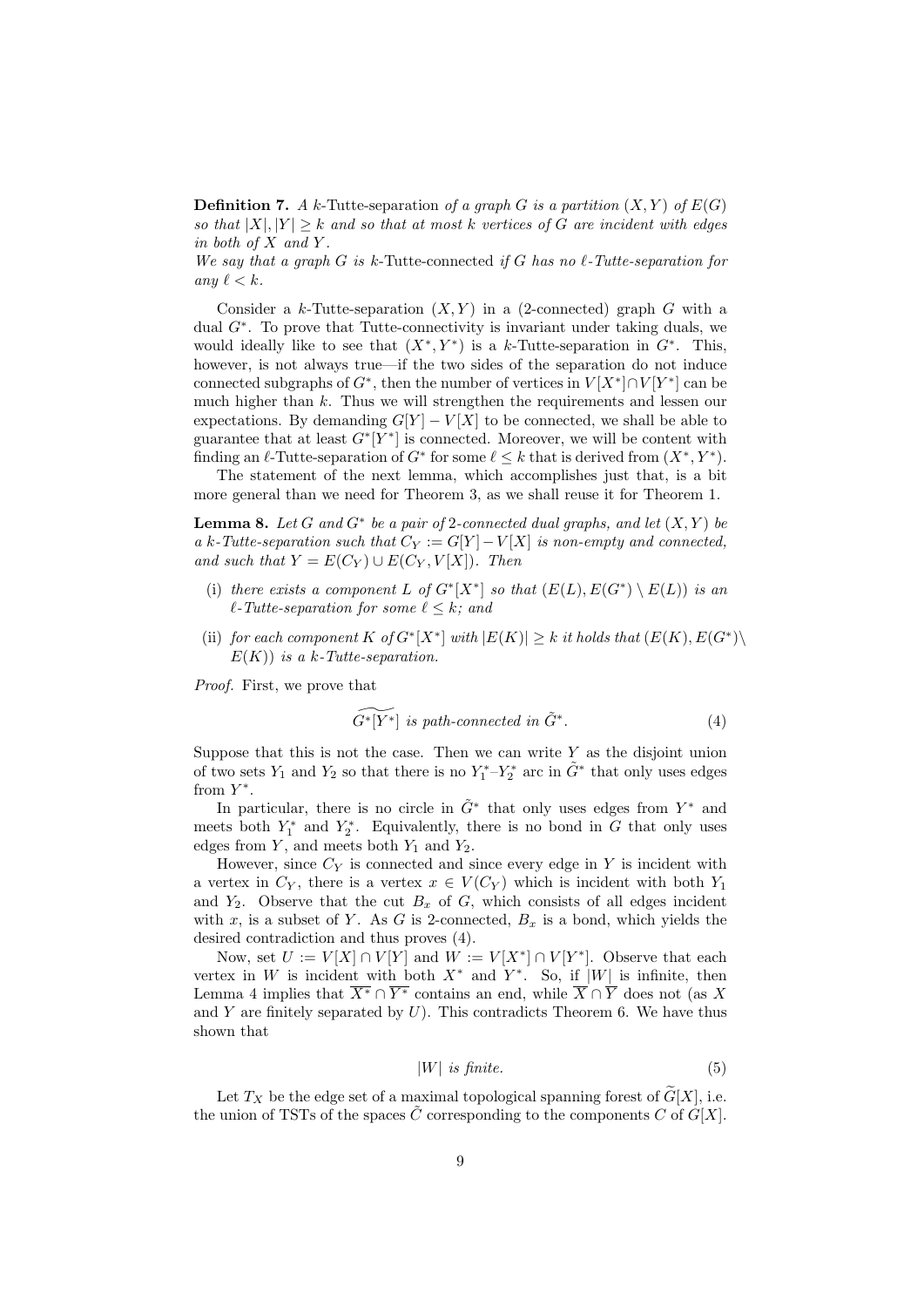We point out that every circuit of G that lies entirely in X is a circuit of  $G[X]$ . It follows that  $T_X$  does not contain any circuits of  $G$ .

Next, we prove that

$$
every \ W\text{-}path \ in \ G^*[X^*] \ meets \ T_X^*.
$$
 (6)

Suppose there is a W-path whose edge set  $D^*$  lies in  $X^* \setminus T_X^*$ . By (4), there is a circuit  $C^*$  of  $G^*$  with  $C^* \cap X^* = D^*$ . Thus, C is a bond in G, and hence D is a finite cut of  $G[X]$ . Consequently, D contains a bond B of  $G[X]$ , which then is completely contained in one component  $K_B$  of  $G[X]$ . As  $B \subseteq D \subseteq X \setminus T_X$ , the intersection of B with  $T_X$  is empty, but  $\widetilde{T_X}$ , restricted to  $\widetilde{K_B}$ , is path-connected, a contradiction to Lemma 2. This proves (6).

Next, Lemma 6 yields a set  $F \subseteq T_X$  of at most  $|U| - 1$  edges so that every U-arc in  $\widetilde{T_X} \subseteq \widetilde{G}[X]$  meets F. This means that every circuit C of G with  $C \cap X \subseteq T_X$  meets F. Thus, every bond  $B^*$  of  $G^*$  with  $B^* \cap X^* \subseteq T_X^*$  meets  $F^*$ . Hence, denoting by K the set of components of  $G^*[X^*]$ , we obtain that

for every 
$$
K \in \mathcal{K}
$$
, the graph  $H_K := K - (T_X^* \setminus F^*)$  is connected. (7)

Now, for every  $K \in \mathcal{K}$ , observe that by (6), every W-path in  $H_K$  meets  $F^*$ . So, by (7), we may apply Lemma 7 to  $H_K$ . Doing so for each  $K \in \mathcal{K}$ , we obtain that  $|F^*| \ge |W| - |\mathcal{K}|$ . On the other hand,  $|F^*| = |F| \le |U| - 1$  by the choice of  $F$ , implying that

$$
|W| \le |U| + |\mathcal{K}| - 1. \tag{8}
$$

Suppose that for every  $K \in \mathcal{K}$ , it holds that  $|V(K) \cap W| > |E(K)|$ . Then

$$
|W| = \sum_{K \in \mathcal{K}} |V(K) \cap W| \ge \sum_{K \in \mathcal{K}} (|E(K)| + 1) = |X^*| + |\mathcal{K}|.
$$

As  $|X^*| = |X| \ge |U|$ , we obtain that  $|W| \ge |U| + |\mathcal{K}|$ . This yields a contradiction to (8), since by (5), |W| is finite. Therefore, there exists an  $L \in \mathcal{K}$  with

$$
\ell := |V(L) \cap W| \le |E(L)|.
$$

Observe that if we can show now that  $\ell \leq k$ , then it follows that  $(E(L), E(G^*)\setminus$  $E(L)$ ) is an  $\ell$ -Tutte-separation of  $G^*$ , as desired for (i). So, in order to prove (i), and (ii), it suffices to prove that for each  $K \in \mathcal{K}$  it holds that

$$
|V(K) \cap W| \leq |U|.
$$

Suppose otherwise. Then there exists an  $M \in \mathcal{K}$  such that

$$
|W|=\sum_{K\in \mathcal{K}}|V(K)\cap W|\geq (|U|+1)+\sum_{K\in \mathcal{K},\,K\neq M}|V(K)\cap W|.
$$

Because G is 2-connected, so is  $G^*$  (Lemma 3). Thus  $|V(K) \cap W| \ge 1$  for every  $K \in \mathcal{K}$ , resulting again in  $|W| \geq |U| + |\mathcal{K}|$ , a contradiction, as desired.  $\Box$ 

**Theorem 3.** Let G and  $G^*$  be a pair of dual graphs, and let  $k \geq 2$ . Then G is k-Tutte-connected if and only if G<sup>∗</sup> is k-Tutte-connected.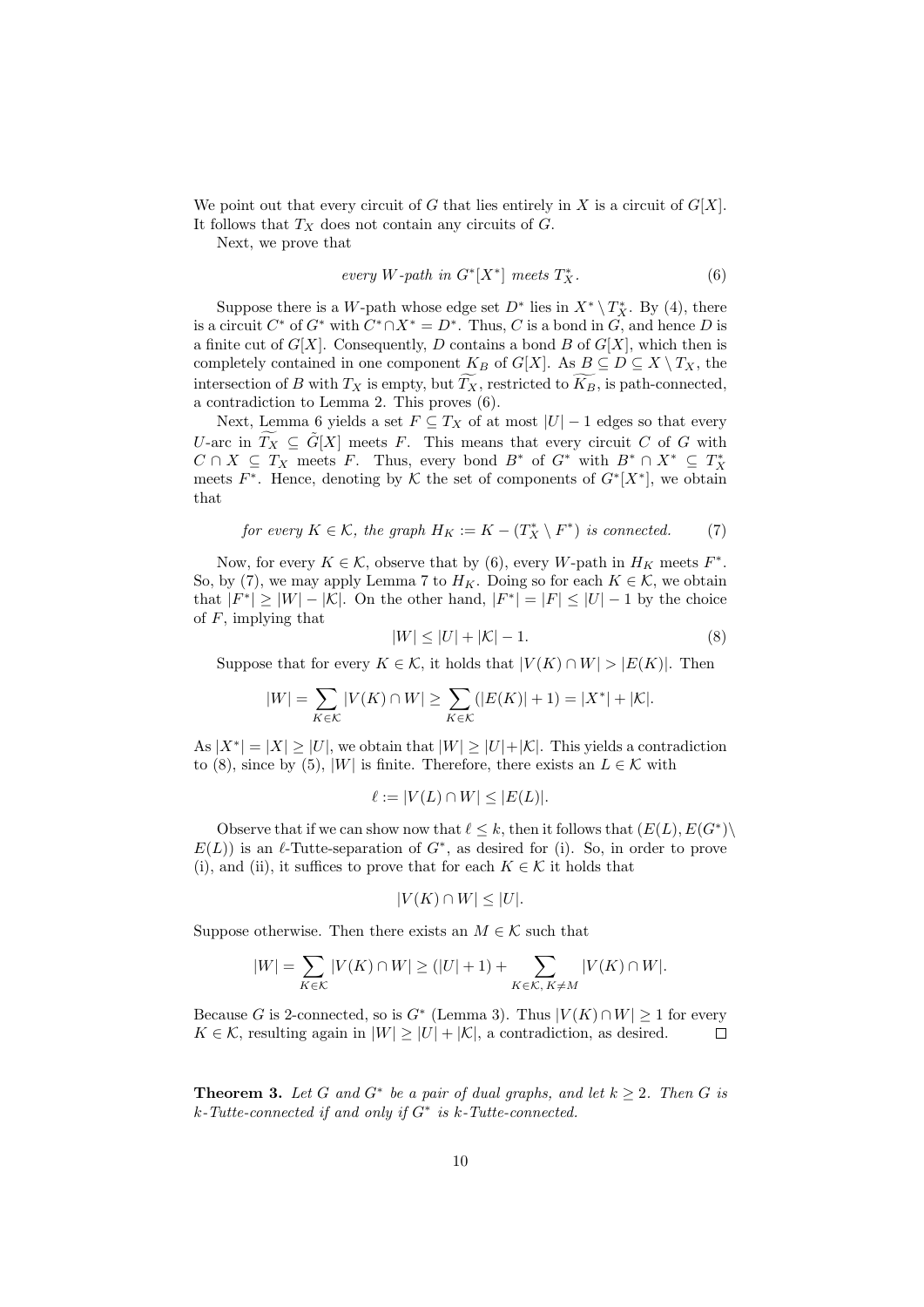*Proof.* We show that if G has a k-Tutte-separation  $(X, Y)$ , then  $G^*$  has an  $\ell$ -Tutte-separation for some  $\ell \leq k$ . By Theorem 5, this is enough to prove the theorem.

First, assume that  $V[Y] \setminus V[X] \neq \emptyset$ . Let K be a component of  $G[Y] - V[X]$ , and set  $Z := E(K) \cup E(K, G - K)$ . As  $E(K, G - K)$  contains at least one edge for each vertex in  $N(K)$ , it follows that  $|Z| \geq |N(K)|$ . Thus,  $(Z, E(G) \setminus Z)$  is a k'-Tutte-separation of G for  $k' := |N(K)| \leq k$ . We can now apply Lemma 8 (i) to obtain the desired  $\ell$ -Tutte-separation of  $G^*$ .

So, we may assume that  $V[Y] \setminus V[X] = \emptyset$ . Then, since  $|Y| \geq k$ , there is a circuit C in Y, say of length  $\ell \leq k$ . Hence,  $C^*$  is a bond of size  $\ell$  in  $G^*$ ; let  $K_1$ and  $K_2$  be the components of  $G^* - C^*$ . Now,

$$
|E(K_1 \cup K_2)| = |X^*| + |Y^*| - |C^*| \ge 2k - \ell.
$$

Thus, we can partition  $C^*$  into  $C_1^*$  and  $C_2^*$  so that each  $Z_i^* := E(K_i) \cup C_i^*$  has cardinality at least  $\ell$ .

In order to show that  $(Z_1^*, Z_2^*)$  is an  $\ell$ -Tutte-separation of  $G^*$  it remains to check that  $U := V[Z_1^*] \cap V[Z_2^*]$  has cardinality at most  $\ell$ . To this end, consider a vertex  $v \in U$ , and let j be such that  $v \in V(K_i)$ . Then v is incident with an edge  $e_v^* \in C_{3-j}^*$ , whose other endvertex lies in  $K_{3-j}$ , because  $C^*$  is a cut. This defines an injection from  $U \to C^*$ , which implies  $|U| \leq |C^*| \leq \ell$ , as desired.

## 6 The dual preserves the degrees

In this section we will use Lemma 8 in order to prove a quantitative version of Theorem 1, that relates the 'degree' of an end  $\omega$  to the degree of its dual end  $\omega^*$ .

For an end  $\omega$ , define  $m(\omega)$  to be the supremum of the cardinalities of sets of disjoint rays in  $\omega$ ; Halin [9] showed that this supremum is indeed attained. In [2] and in [14] the number of vertex- (or edge-)disjoint rays in an end has been successfully used to serve as the degree of an end in a locally finite graph (whether vertex- or edge-disjoint rays should be considered depends on the application). This motivates the definition of the degree  $d(\omega) := m(\omega)$  of an end  $\omega$  of a locally finite graph.

Now, if  $G$  and  $G^*$  are a dual pair of 2-connected locally finite graphs, then it will turn out that  $m(\omega) = m(\omega^*)$  for every end  $\omega$  of G. In non-locally finite graphs we need to be a bit more careful: Figure 2 indicates that dominating vertices should be taken into account.

For an end  $\omega \in \Omega(G)$  and a finite vertex set S, we say that  $U \subseteq V(G)$ separates S from  $\omega$  if U meets every ray in  $\omega$  that starts in S. We define here the *degree*  $d(\omega)$  of an end  $\omega \in \Omega(G)$  to be the minimal number k such that for each finite set  $S \subseteq V(G)$ , we can separate S from  $\omega$  in G by deleting at most k vertices from G. If there is no such k, we set  $d(\omega) := \infty$ . Lemma 9 will show that this definition is consistent with the one given above for locally finite graphs.

So, denote by dom( $\omega$ ) the number of vertices that dominate an end  $\omega$  (possibly infinite). Note that the graphs we are interested in, namely those that satisfy (†), are such that dom $(\omega) \in \{0,1\}$  for every end  $\omega$ .

**Lemma 9.** Let G be a graph and let  $\omega \in \Omega(G)$ . Then  $d(\omega) = m(\omega) + \text{dom}(\omega)$ .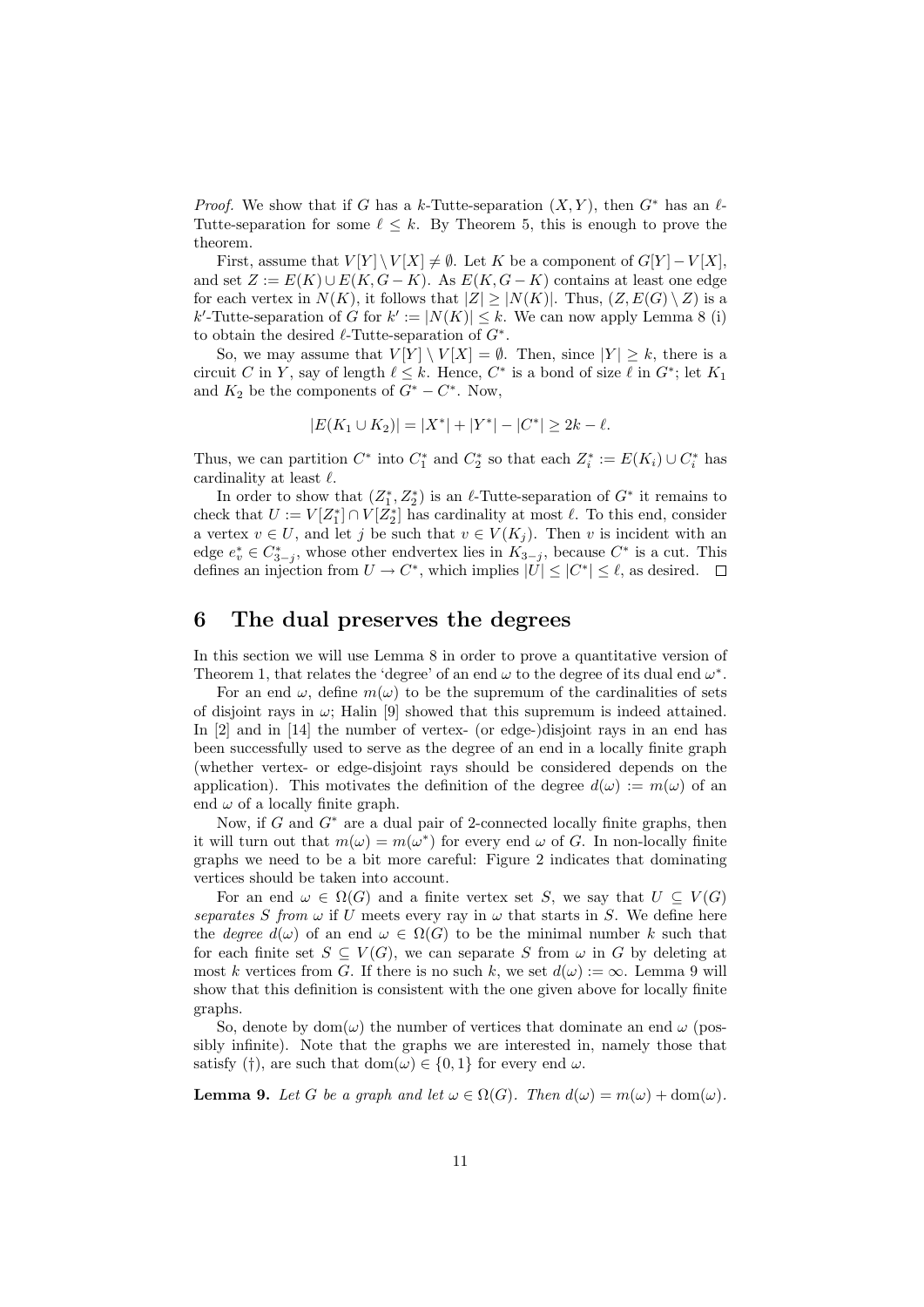*Proof.* It is easy to see that  $d(\omega)$  is at least  $m(\omega) + dom(\omega)$ . For the other direction, we may assume that dom $(\omega) < \infty$ . Denote by D the set of vertices that dominate  $\omega$ . As D is a finite set, there is an obvious bijection between the ends of  $G - D$  and  $G$ , which we will tacitly use.

We observe first that for any finite vertex set T, there exists a finite  $T-\omega$ separator T' in  $G - D$  that is contained in  $C_{G-D}(T, \omega)$ . Indeed, otherwise, by Menger's theorem<sup>1</sup>,  $G[T\cup C(T,\omega)]-D$  contains infinitely many paths between T and some ray in  $\omega$  that are pairwise disjoint except possibly in T. As T is finite, this implies that  $T \setminus D$  contains a vertex which dominates  $\omega$ , contradicting our choice of D.

Now, consider an arbitrary finite set  $S \subseteq V(G)$ . Starting with  $S_0 := S \setminus D$ we can choose inductively finite vertex sets  $S_i$  so that  $S_i \subseteq V(C_{G-D}(S_{i-1}, \omega))$  is an  $S_{i-1}$ – $\omega$  separator in  $G - D$ , and has minimal cardinality with that property. Since  $S_i \subseteq V(C_{G-D}(S_{i-1}, \omega))$ , all the  $S_i$  are pairwise disjoint.

Applying Menger's theorem repeatedly between  $S_{i-1}$  and  $S_i$  we obtain a set R of disjoint rays in  $\omega$  of cardinality at least  $|S_1|$ . As  $S_1 \cup D$  separates S from  $\omega$  in G, we have shown that S can be separated from  $\omega$  by at most  $|S_1|$  +  $|D| \leq m(\omega) + \text{dom}(\omega)$  vertices, thus proving the lemma.  $\Box$ 

We remark that Lemma 9 can be obtained easily from results of Polat [12]; we chose to provide the proof nevertheless since the statement of Polat's results together with the necessary adaptions would have taken about as much time and space.

**Theorem 8.** Let G and  $G^*$  be a pair of 2-connected dual graphs, and let  $\omega$  be an end of G. Then  $d_G(\omega) = d_{G^*}(\omega^*)$ .

*Proof.* First assume that  $d(\omega) \leq k$ , where  $k \in \mathbb{N}$  is a finite number. We wish to show that  $\omega^*$  has vertex-degree  $\leq k$ , too.

So, let a finite vertex set  $T \subseteq V(G^*)$  be given. Pick a finite edge set  $F^*$  of cardinality at least k so that  $T \subseteq V[F^*]$  and so that  $F^*$  induces a connected graph. Now, since  $d(\omega) \leq k$  there is a set  $U \subseteq V(G)$  of cardinality at most k that separates (the finite set)  $V[F]$  from  $\omega$ . If C is the component of  $G-U$  to which  $\omega$  belongs then set  $Y := E(C) \cup E(C, U)$  and  $X := E(G) \setminus Y$ . Because  $k \geq |U| = |V[X] \cap V[Y]|$ , and because  $|Y| = \infty$  and  $|X| \geq |F| \geq k$ , it follows that  $(X, Y)$  is a k-Tutte-separation.

Since  $G^*[F^*] \subseteq G^*[X^*]$  is connected, there is a component K of  $G^*[X^*]$  that contains all of  $F^*$ . As  $|F^*| \geq k$ , Lemma 8 (ii) implies that  $(E(K), E(G^*) \setminus E(K))$ is a k-Tutte-separation. Moreover, as  $\omega \notin \overline{X}$ , it follows that  $\omega^* \notin \overline{K}$ . Thus,  $N_{G^*}(G^* - K)$  is a vertex set of cardinality  $\leq k$  that separates  $T \subseteq V[F^*]$ from  $\omega^*$ , as desired.

In conclusion, since  $G$  is also a dual of  $G^*$  (Theorem 5), it follows that  $d(\omega) = d(\omega^*)$  if either of  $\omega$  and  $\omega^*$  has finite degree. In the remaining case, we trivially have  $d(\omega) = \infty = d(\omega^*).$  $\Box$ 

The theorem in conjunction with Lemma 9 immediately yields Theorem 1.

<sup>&</sup>lt;sup>1</sup>We use here, and below, that the cardinality version of Menger's theorem holds in infinite graphs. This can easily be deduced from Menger's theorem for finite graphs, see for instance [4, Section 8.4]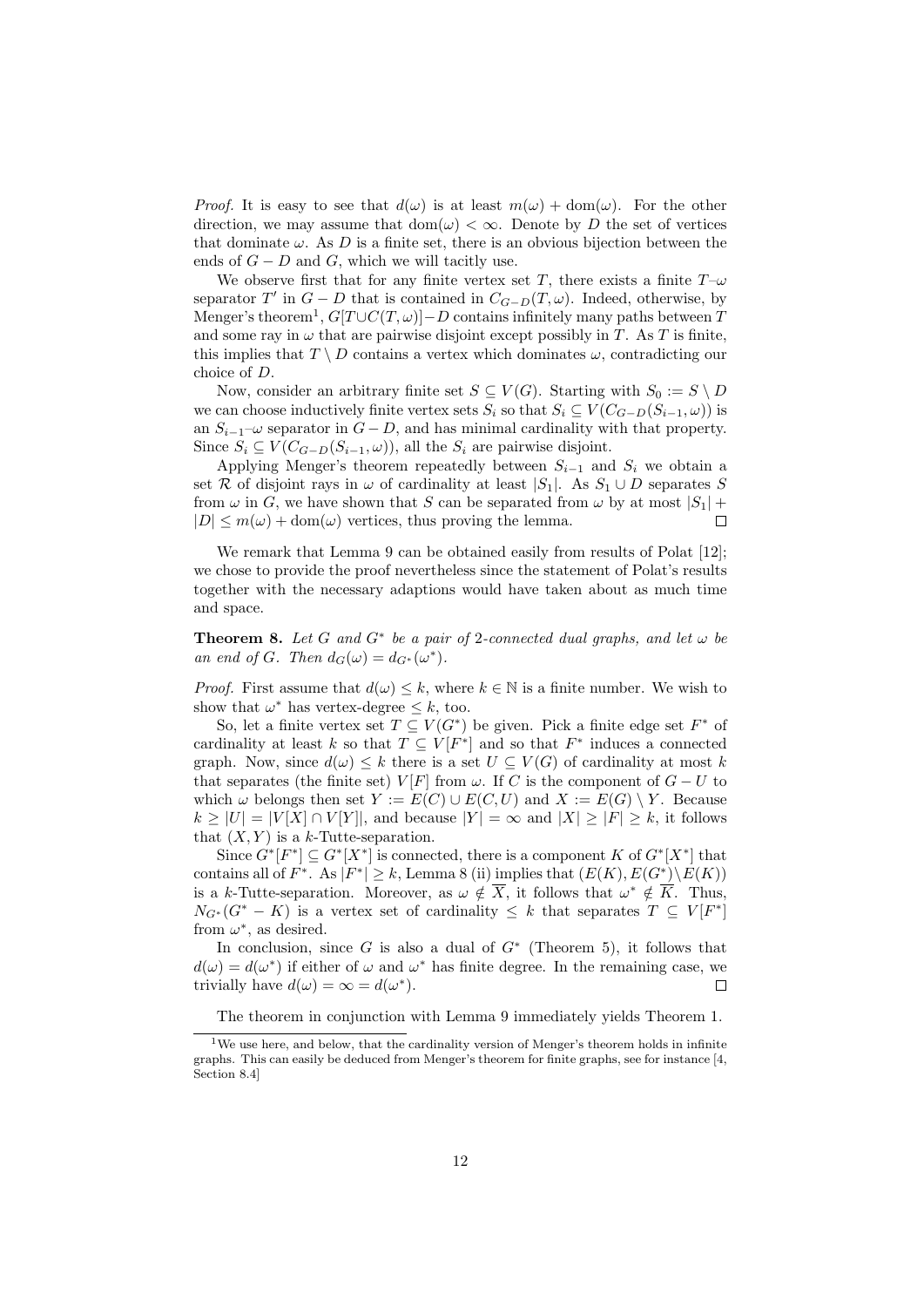## References

- [1] H. Bruhn and R. Diestel, Duality in infinite graphs, To appear in Comb., Probab. Comput.
- [2] H. Bruhn and M. Stein, On end degrees and infinite circuits in locally finite graphs, Combinatorica 27 (2007), 269–291.
- [3] R. Diestel, The cycle space of an infinite graph, Comb., Probab. Comput. 14 (2005), 59–79.
- [4]  $\frac{1}{2}$ , *Graph theory* (3rd ed.), Springer-Verlag, 2005.
- [5] R. Diestel and D. Kühn, On infinite cycles I, Combinatorica  $24$  (2004), 69–89.
- $[6]$  , On infinite cycles II, Combinatorica 24 (2004), 91–116.
- [7] \_\_\_\_\_, Topological paths, cycles and spanning trees in infinite graphs, Europ. J. Combinatorics 25 (2004), 835–862.
- [8] G. Hahn, F. Laviolette, and J. Siráň, *Edge-ends in countable graphs*, J. Combin. Theory (Series B) 70 (1997), 225–244.
- [9] R. Halin, Uber die Maximalzahl fremder unendlicher Wege in Graphen, Math. Nachr. 30 (1965), 63–85.
- [10] D.A. Higgs, *Matroids and duality*, Colloq. Math. **20** (1969), 215–220.
- [11] J. Oxley, Infinite matroids, Matroid applications (N. White, ed.), Encycl. Math. Appl., vol. 40, Cambridge University Press, 1992, pp. 73–90.
- [12] N. Polat, A Mengerian theorem for infinite graphs with ideal points, J. Combin. Theory (Series B) 51 (1991), 248–255.
- [13] R.B. Richter and A. Vella, *Cycle spaces of topological spaces*, Preprint.
- [14] M. Stein, Forcing highly connected subgraphs, J. Graph Theory 54 (2007), 331–349.
- [15] C. Thomassen, Planarity and duality of finite and infinite graphs, J. Combin. Theory (Series B) 29 (1980), 244–271.
- [16] , Duality of infinite graphs, J. Combin. Theory (Series B) 33 (1982), 137–160.
- [17] W.T. Tutte, Connectivity in matroids, Can. J. Math. 18 (1966), 1301–1324.
- [18] H. Whitney, Non-separable and planar graphs, Trans. Am. Math. Soc. 34 (1932), 339–362.

Version 31 Dec 2007